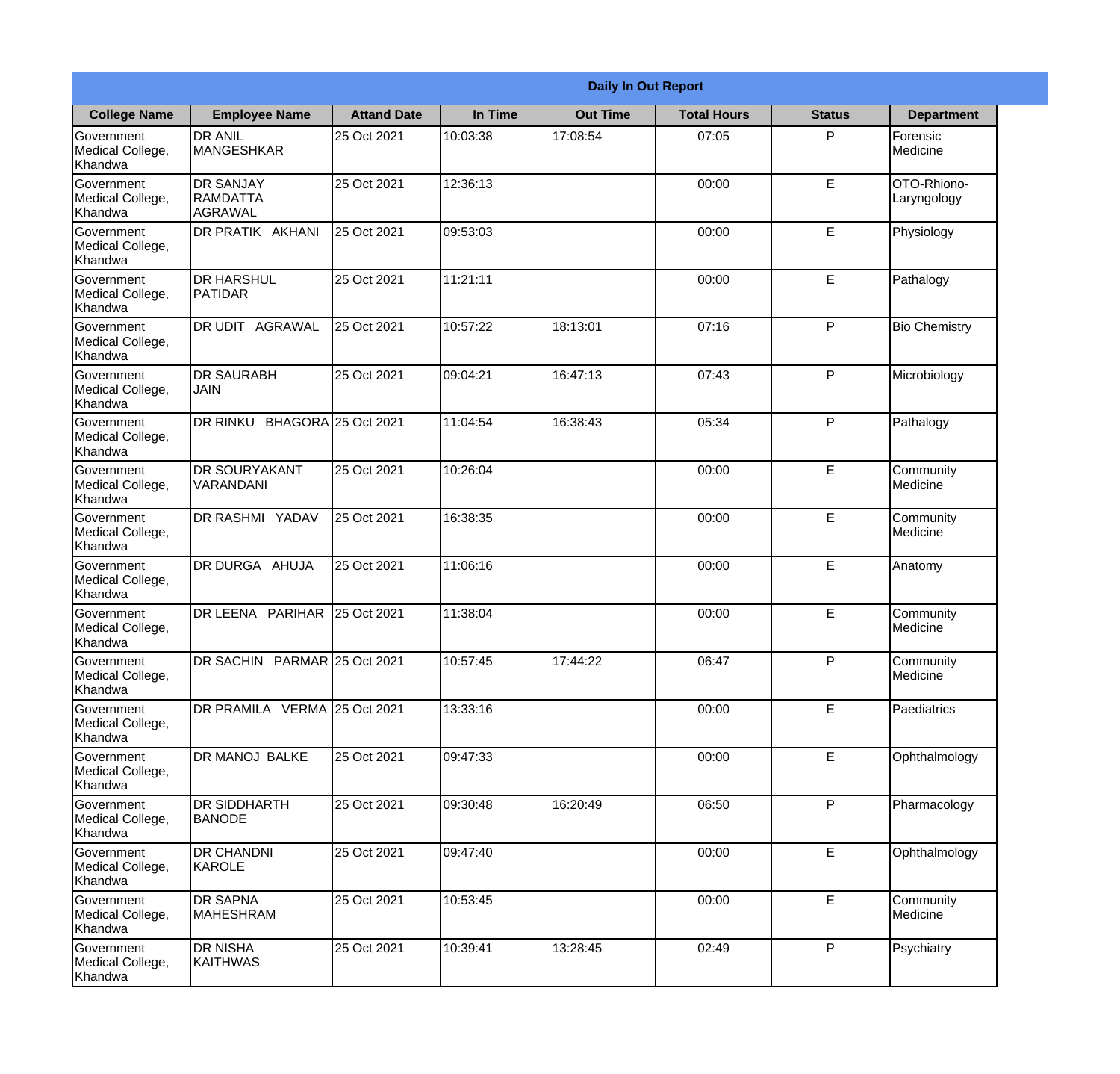| <b>Designation</b>                  | <b>Category</b> |
|-------------------------------------|-----------------|
| Assistant Professor   Para Clinical |                 |
| Professor                           | Clinical        |
| Assistant Professor                 | Non Clinical    |
| <b>Assistant Professor</b>          | Para Clinical   |
| Associate Professor Non Clinical    |                 |
| Associate Professor Para Clinical   |                 |
| Assistant Professor   Para Clinical |                 |
| Demonstrator/Tutor   Para Clinical  |                 |
| Assistant Professor   Para Clinical |                 |
| Demonstrator/Tutor   Non Clinical   |                 |
| Assistant Professor                 | Para Clinical   |
| Assistant Professor   Para Clinical |                 |
| Professor                           | Clinical        |
| Assistant Professor   Clinical      |                 |
| Associate Professor Para Clinical   |                 |
| <b>Assistant Professor</b>          | <b>Clinical</b> |
| Associate Professor   Para Clinical |                 |
| Assistant Professor   Clinical      |                 |

## **Daily In Out Report**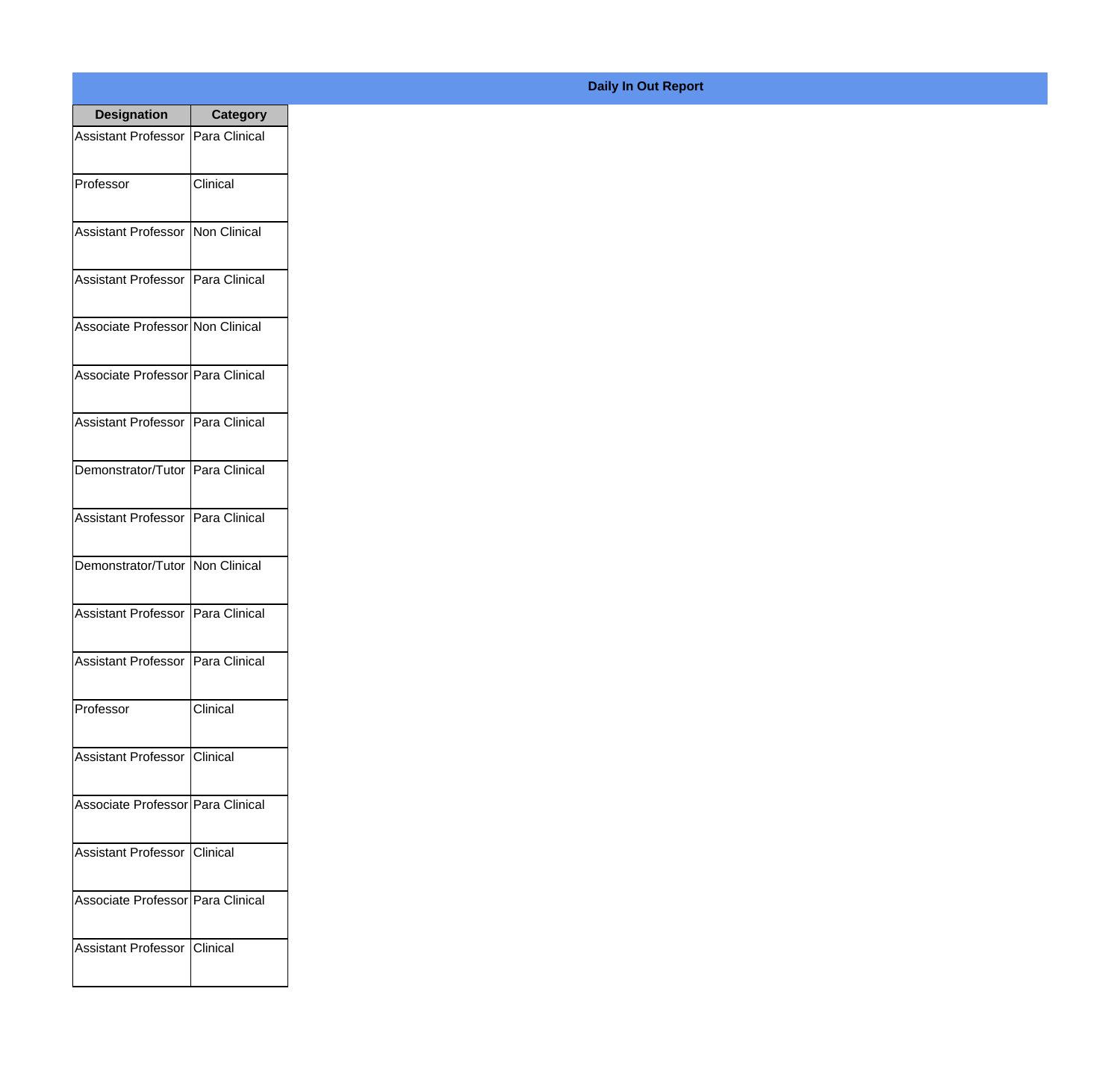|                                                   |                                                        |             |          |          | <b>Daily In Out Report</b> |              |                             |
|---------------------------------------------------|--------------------------------------------------------|-------------|----------|----------|----------------------------|--------------|-----------------------------|
| <b>Government</b><br>Medical College,<br>Khandwa  | DR SHAIKH M.KHALIQ 25 Oct 2021                         |             | 19:14:49 |          | 00:00                      | E            | <b>Bio Chemistry</b>        |
| Government<br>Medical College,<br>Khandwa         | <b>DR ASHOK</b><br><b>BHAUSAHEB NAJAN</b>              | 25 Oct 2021 | 10:53:18 |          | 00:00                      | E            | Forensic<br>Medicine        |
| Government<br>Medical College,<br>Khandwa         | <b>DR NITESHKUMAR</b><br>KISHORILAL<br><b>IRATHORE</b> | 25 Oct 2021 | 15:59:38 |          | 00:00                      | E            | Pharmacology                |
| <b>Government</b><br>Medical College,<br>Khandwa  | <b>DR PRIYESH</b><br>MARSKOLE                          | 25 Oct 2021 | 16:39:10 |          | 00:00                      | E            | Community<br>Medicine       |
| Government<br>Medical College,<br>Khandwa         | <b>DR SANGEETA</b><br><b>CHINCHOLE</b>                 | 25 Oct 2021 | 11:22:22 |          | 00:00                      | E            | Physiology                  |
| Government<br>Medical College,<br>Khandwa         | DR SUNIL BAJOLIYA                                      | 25 Oct 2021 | 10:49:52 |          | 00:00                      | E            | OTO-Rhiono-<br>Laryngology  |
| Government<br>Medical College,<br>Khandwa         | DR NISHA MANDLOI<br>PANWAR                             | 25 Oct 2021 | 10:04:46 | 16:34:42 | 06:30                      | P            | Obstetrics &<br>Gynaecology |
| <b>Government</b><br>Medical College,<br>∣Khandwa | <b>DR JITENDRA</b><br><b>AHIRWAR</b>                   | 25 Oct 2021 | 09:06:41 |          | 00:00                      | E            | Pathalogy                   |
| Government<br>Medical College,<br>Khandwa         | <b>DR MUKTESHWARI</b><br><b>GUPTA</b>                  | 25 Oct 2021 | 11:45:48 | 16:24:07 | 04:39                      | P            | Pharmacology                |
| Government<br>Medical College,<br>Khandwa         | <b>DR PURTI AGARWAL</b><br><b>SAINI</b>                | 25 Oct 2021 | 10:53:55 |          | 00:00                      | E            | Pathalogy                   |
| Government<br>Medical College,<br>Khandwa         | DR YASHPAL RAY                                         | 25 Oct 2021 | 15:45:05 |          | 00:00                      | E            | Anatomy                     |
| Government<br>Medical College,<br>Khandwa         | RENU<br>WAGHMARE                                       | 25 Oct 2021 | 11:00:03 | 15:44:57 | 04:44                      | $\mathsf{P}$ | Community<br>Medicine       |